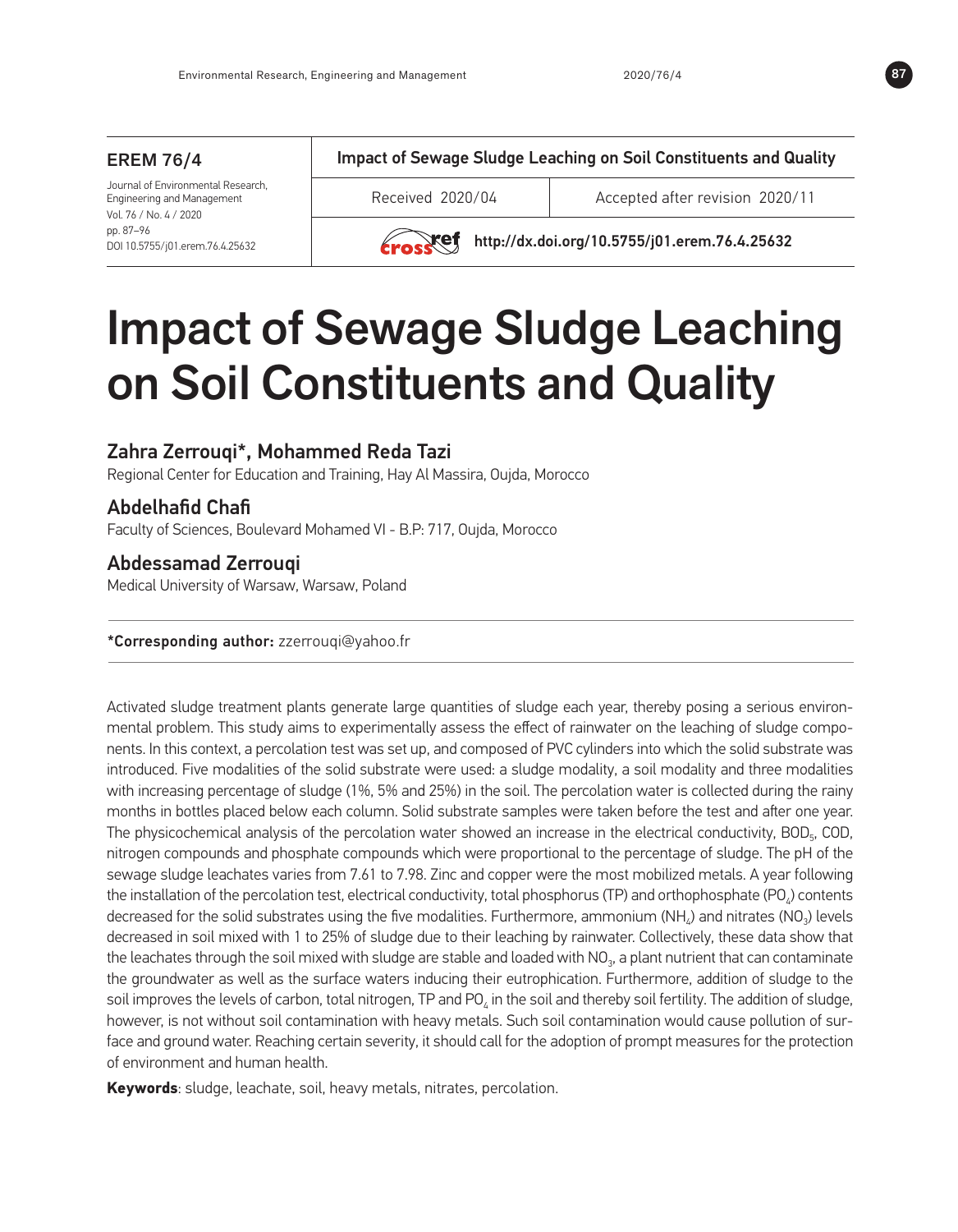# Introduction

The expansion of urban regions is incessantly generating alarming amounts of sewage that require appropriate treatment. The plants destined for sewage treatment generate a high amount of liquid and highly fermented waste, known as sewage sludge. In 2014, the sewage sludge quantity was around 392.000 tonnes of wet sludge in Morocco and is estimated to reach 2 million tonnes of sludge at 25% dryness per year by the year 2030 (Netherlands Enterprise Agency, 2018). Such continuous accumulation of sludge would dramatically impact the environment (Fuentes et al., 2004; Dong et al., 2015). Therefore, various processes are used to dispose of the sludge: incineration, land filling or agricultural spreading. The sludge contains compounds such as carbon, nitrogen, phosphorus and potassium (Lambkin et al., 2004). Many researchers have reported a positive impact of using sewage sludge in agriculture (Wu et al., 2015; Kominko et al., 2017), reconditioning of degraded natural and anthropogenic soil (Martínez et al., 2003), control of erosion as well as slope stabilization (Sort and Alcañiz, 1999). However, the recycling of sewage sludge into agricultural land has serious risks for public health and environment. The sewage sludge contains high amounts of toxic metals (Cesar et al., 2012). These sludge constituents are subjected to leaching by rainwater (Vettorazzo et al., 2001; Lehmann et al., 2003), and thereby liable to contaminate soil, water, and produce (Keller et al*.*, 2002; Lavado et al., 2007), which limit the use of sludge in agriculture (Chaudri et al., 2000; Mosquera-Losada et al., 2010).

The City of Nador, located in the northeastern region of Morocco, is equipped with wastewater treatment plants (WTP) using activated sludge process. The Nador's sludge is disposed in landfill as seen in other WTPs in Morocco (Arisily and Hajji, 2020). Sludge, generated from the Nador's WTP, can be used in farming as fertilizer in the plains of Bou-Areg and Gareb, located in the Moulouya basin in the south of Nador city. However, under these two plains there is a shallow aquifer, which extends continuously and covers an area of 570 km<sup>2</sup>. Unlike that of the Gareb aquifer, the thickness of Bouareg aquifer varies from 5 to 60m only (Lyazidi et al., 2019), thereby increasing the risk of its pollution by sludge leachate.

The objective of this research is to determine the physicochemical characteristics of sewage leachates in comparison with soil leachate, and assess its impact on the soil. We will use experimental models of leaching sludge by rainwater to assess the transfer of nutrients and toxic elements from sewage sludge, generated by water treatment plants of Nador city (Morocco).

# **Methods**

In order to provide more information about the importance of sludge leaching by rainwater, a percolation test was carried out. The experimental test setup consists of a polyvinyl [chloride](https://dictionary.cambridge.org/fr/dictionnaire/anglais/chloride) (PVC) column (microcosms), one meter high and an internal diameter of 10.5 cm, into which the solid substrate was introduced. Five modalities of the solid substrate were used: a sludge modality (100% S) used to understand the effects of sludge stocks on water resources, a control modality consisting solely of soil (0% sludge) and three modalities with increasing percentages of sludge (1%, 5% and 25%). The soil used for the experiment, comes from an agricultural plot that has never received sewage sludge or irrigated by sewage. This soil was collected at a depth of 0–40 cm, dried in the open air and sieved to 2 mm. The sludge used in the percolation test comes from a sludge stock of the Nador's WTP. The column of the solid substrate weighs 2.75 kg each and measures approximately 25 cm in height. The microcosms were placed in the open air for one year.

Below, a mesh of fabric holds the ground column while allowing a good drainage of the water. The percolation water was collected in bottles placed below each column in the same day. The percolates collected during five rainy months (January to May) were subsequently filtered and stored at 4°C to be analyzed the following day. The samples intended for the determination of heavy metals were acidified to pH 2 with  $H_2SO_4$ .

The leachate samples subjected to the percolation test underwent several analysis: pH, electrical conductivity (EC), salinity, ammonium  $NH<sub>4</sub>$  (NF T90-015), nitrates  $NO<sub>3</sub>$  (Rodier, 1984), orthophosphate (PO<sub> $4$ </sub>) and total phosphorus (TP) (NF T90-023), total Kjeldahl nitrogen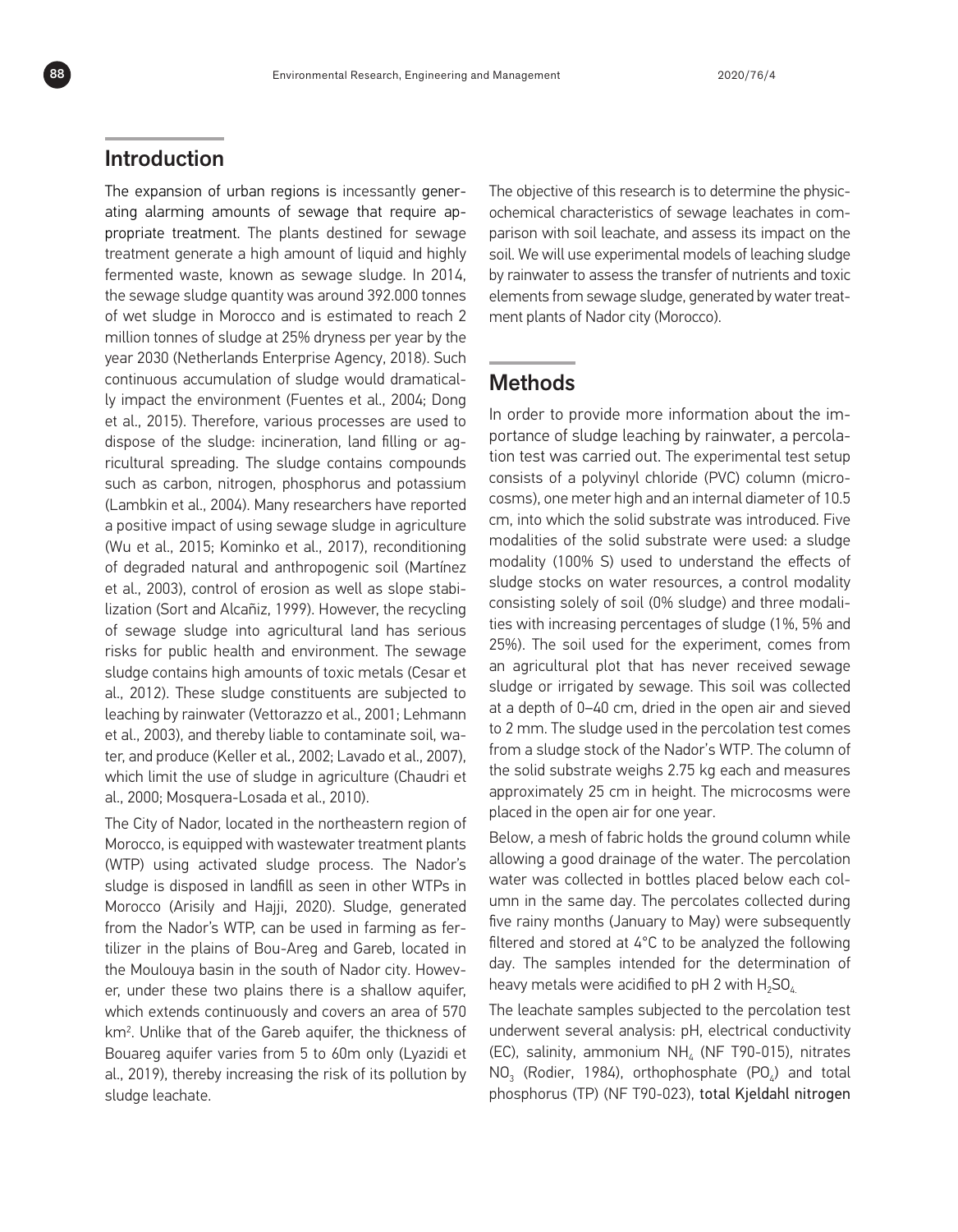(TKN) (NF T90-110), chlorides (NF T90-0114), sulfates (SO<sub>c</sub>) (Tardat-Henry and Beaudry, 1992) and chemical oxygen demand (COD) (NF T90-101). Biochemical oxygen demand (BOD<sub>5</sub>) was determined after incubation at 20°C for five days. Water soluble heavy metals were analyzed after filtration using inductively coupled plasma emission spectrometry (ICP-AES). The results were generated from the analysis of leachate samples (n = 8), carried out during the five months of monitoring are expressed as average value. The sampling was carried out after rain. Table 1 shows the number of percolate samples taken per month. Eight samples in total were analyzed.

| Table 1. Number of leachate samples |  |
|-------------------------------------|--|
|-------------------------------------|--|

|                | January   February   March   April   May |  |  |
|----------------|------------------------------------------|--|--|
| Sample numbers |                                          |  |  |

Substrate samples were taken from the 0–10 cm layer, tested at the time of collection and after one year using the five modalities in order to check the impact of rain leaching on nitrogen and phosphate levels. Afterwards, the samples were subjected to several physicochemical analysis. The pH measurement is carried out on a substrate-water mixture with a ratio of 1/5 (volume / volume). The mixture is stirred for 5 min and left to rest for 2 hours (ISO 10390). Electrical conductivity and salinity are measured on a substrate-water extract with a ratio of 1/5 (mass/volume) after stirring for 30 min (ISO 11265). The extraction of the mineral nitrogen is carried out with a 2M KCl solution (Keeney and Nelson, 1982). The forms of mineral nitrogen ( $NH_{4}$ ,  $NO_{3}$  and  $NO_{2}$ ) in extracts are analyzed by colorimetry assay according to the methods described for leachate. Total nitrogen is measured according to the Kjeldahl method (NF ISO 11261: 1995). Orthophosphate is extracted from solid substrates in distilled water with a ratio 1/10 substrate/ water and stirred for 1 hour (Self-Davis et al., 2000). The assay is performed using the standard (NF T90-023). The total phosphorus is always determined using the NF T90-023 standard after mineralization of organic phosphorus into orthophosphate ions (Olsen and Sommer, 1982). Total organic carbon (C) is measured by the Walkly and Black method (Gigliotti et al., 2001).

Heavy metals are analyzed by Inductively Coupled Plasma Atomic emission spectrometry (ICP- AES) ICP (after mineralization with aqua regia (HNO<sub>2</sub> and HCl with a ratio of 1:3) (EPA-ROC, 1994).

# Results and Discussion

### Characteristics of leachate sludge

### pH, electrical conductivity and salinity

Generally, leachate is considered a high strength wastewater with high conductivity, rich in ammonium and organic matter. It can be described as a multi-component mixture of insoluble, soluble, inorganic, organic, non-ionic, ionic, bacteria and bacteriological substances in an aqueous solution. Since these components are water soluble, there is a high risk that they will leak in surface and groundwater (Dounavis et al., 2019).

Among the factors that affect the composition of the leachate is the pH. pH is known to influence the mobility of heavy metals in the environment (Bourg and Loch, 1995). However, its effect on the concentration of heavy metals in soil solution differs among metals. The analysis of the sludge leachate collected during the monitoring period is shown in Table 2. We found a slight variation in pH between the five modalities studied. The pH difference between soil versus soil mixed with sludges (at 1%, 5% and 25%) varies from 0.01 to 0.16 pH unit (Table 2).

The electrical conductivity (EC) was also measured. The results show increased EC as salinity tied to the sludge percentage increases from 2.38 mS/cm for the soil modality to 15.17 mS/cm for the sludge modality. Conductivity values are strongly related to the total salts content in leachate reflecting its total concentration of ionic substances. In fact, the elevation of EC and the salinity of sludge percolates can be explained by the importance of the leaching through the sludge of mineral salts such as sulphates, chlorides and nitrates.

### Ca, Mg, Na, K, SO $<sub>4</sub>$ , Cl</sub>

The biodegradation and mineralization of organic matter involves the production of nutrients through microbial communities (bacteria, fungi) and the release of assimilable elements (K, Ca, Mg, K, etc.). The most

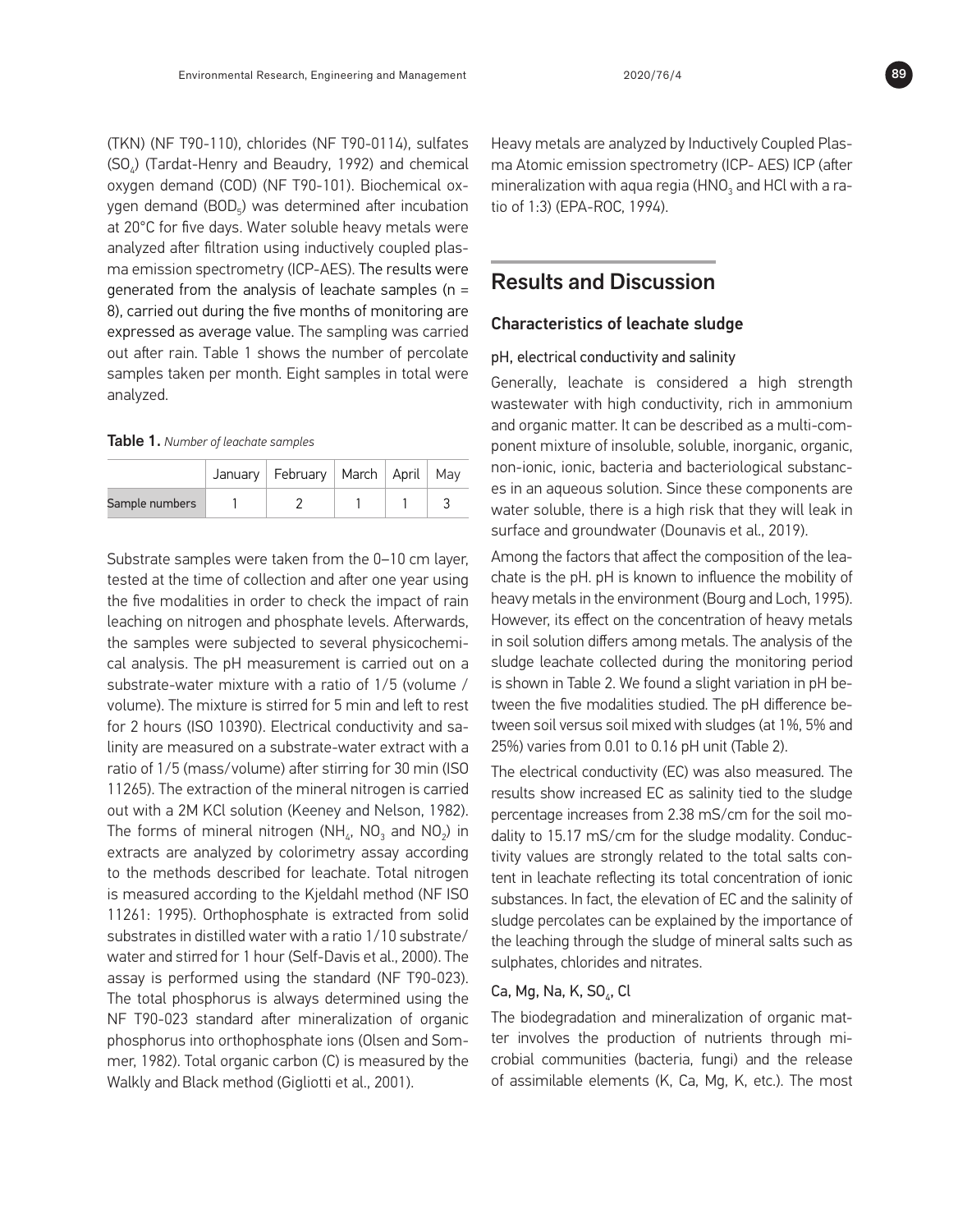leached anions are sulphates  $(SO_4)$ . Sulphates are generally strongly present in leachates (Robinson and Lucas, 1985). We found that their concentration in sludge leachates was found to be 22 times higher than in soil leachate. Sewage sludge contains a significant concentration of sulphur. Various authors (Sommers et al., 1977; Gutenmann et al., 1994) report a total sulphur concentration in waste sludge between 0.3 and 2.3% on a dry solid basis. The most dominant inorganic sulphur containing molecules are sulphates and (metal-) sulphides. Moreover, some sulphur is incorporated in the organic material (Dewil et al., 2008). Due to their high mobility (Lehmann and Chroth, 2003), the sulphates would ultimately enrich the leachates: the fall of rain on sludges would lead to significant leaching of sulphates. Chlorides (Cl) are often considered as conservative and inert species (Christensen et al., 2001) and their contents do not generally depend on the different phases of waste degradation. Chloride ions are highly mobile elements. Negatively charged, they are not fixed by the clay-humic complex and migrate easily. These facts may explain our data as the concentration of chloride (Cl) was 1.5 times in sludge percolate higher than in soil percolate (Table 2).

We found that the most leached cation is calcium. Its concentration increased from 212.2 mg/L for leachate soil to 369.9 mg/L for sewage sludge percolate (Table 2).

In summary, the leached concentrations of the studied anions and cations were almost proportional to the percentage of sludge in the solid substrates.

Organic matters are usually quantified as  $BOD<sub>5</sub>$  and COD (Lee and Nikraz, 2014). We found that the rate of sewage sludge positively correlates with  $BOD<sub>5</sub>$  and the COD (Fig. 1). Indeed,  $BOD<sub>5</sub>$  and COD increased from 50 mg/L to 364 mg/L and from 454.9 mg/: to 3129.6 mg/L for soil leachate and sewage sludge leachate, respectively. The increase in BOD<sub>5</sub> and COD of sludge leachate can be attributed to the increase in microbial activity and the amounts of leached organic matter after the rainfall. In fact, the activity of microorganisms is found to be stimulated by the addition of sludge (White et al., 1997). The increase of this microbial activity is likely responsible for the high concentration of water-soluble organic molecules, which could have been carried along by the percolation water.

The BOD<sub>5</sub>/COD ratio can be considered as a measure of the biodegradability of the organic matter, and hence of the maturity of the leachate, which typically decreases with time (Quasim and Chiang, 1994). High BOD<sub>5</sub>/COD ratios indicate elevated concentrations of biodegradable organic compounds, while low BOD,/COD ratios indicate a resistance to biological degradation due to the predominance of non-biodegradable compounds (Bhalla et al., 2013). A BOD5/COD ratio greater than 0.5 indicates an unstable leachate, whereas when the ratio is less than 0.1, the leachate can be considered mature (SWANA, 1997). For the five modalities studied, the value of BOD<sub>5</sub>/COD ratio does not exceed 0.2 from which all the leachate collected is stable.

|              | Soil   | Soil + $1\%$ S | Soil + $5\%$ S | Soil + $25\%$ S | 100% S  |
|--------------|--------|----------------|----------------|-----------------|---------|
| pH           | 7.60   | 7.65           | 7.76           | 7.61            | 7.98    |
| $EC$ (mS/cm) | 2.38   | 2.97           | 3.08           | 11.60           | 15.17   |
| Sal. $(g/L)$ | 0.86   | 1.12           | 1.19           | 5.59            | 7.72    |
| Ca (mg/L)    | 212.26 | 274.23         | 349.10         | 686.57          | 369.94  |
| $Mg$ (mg/L)  | 43.93  | 84.08          | 96.81          | 447.27          | 184.15  |
| Na (mg/L)    | 58.75  | 67.75          | 46.50          | 240.90          | 587.50  |
| K(mg/L)      | 27.37  | 15.69          | 26.60          | 238.30          | 486.66  |
| $SO4$ (mg/L) | 169.22 | 243.37         | 527.75         | 1939.43         | 3837.65 |
| Cl (mg/L)    | 232.19 | 200.40         | 174.01         | 315.70          | 390.38  |

Table 2. *Physicochemical characteristics of sewage leachate*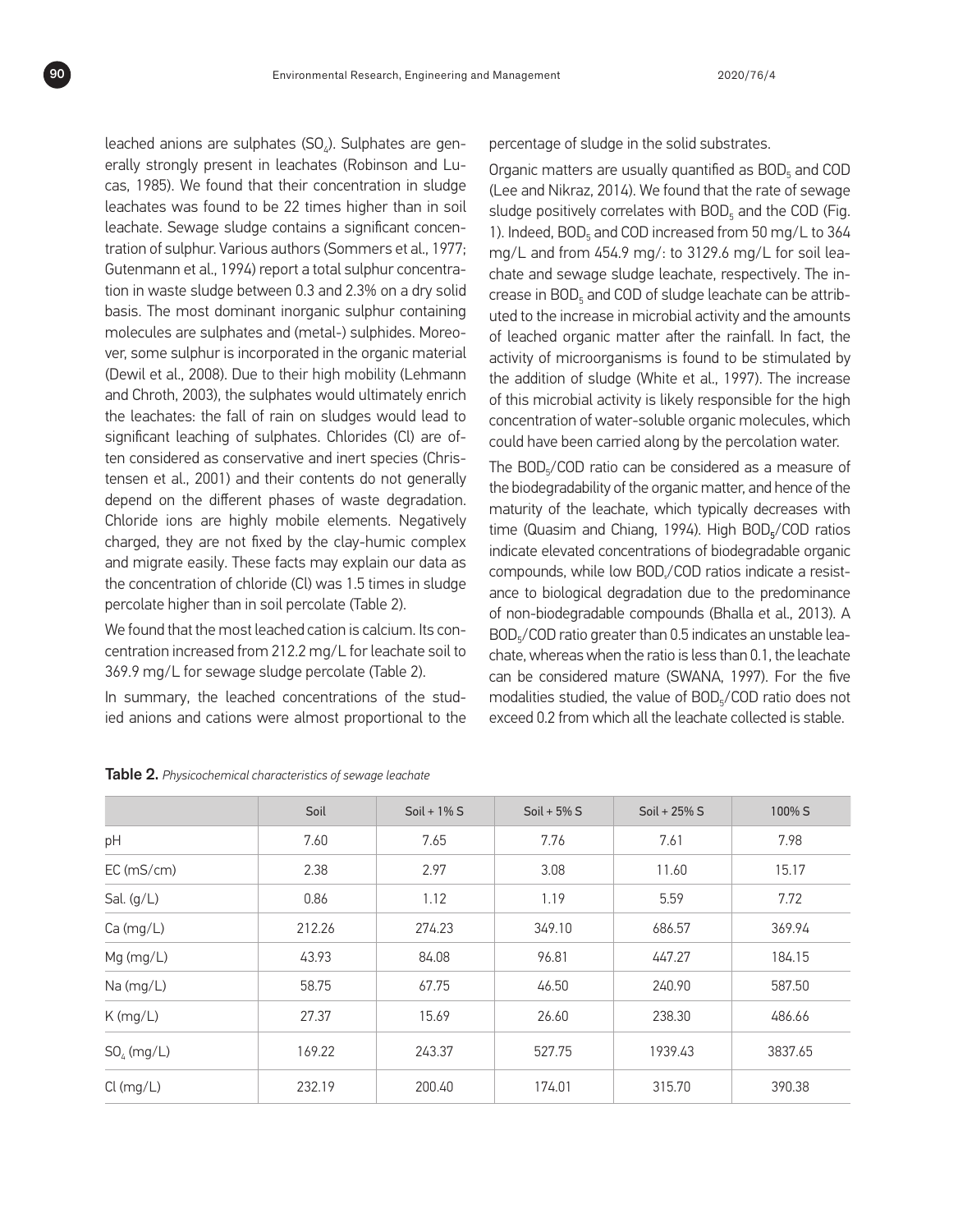



### 16 Nitrogen and phosphorus compounds Nitrogen and phosphorus compounds

# The nitrogen compounds (NO $_3$ , NH $_4$ , TKN)

The concentrations of NO<sub>3</sub>, TKN and NH<sub>4</sub> in the perco-  $\frac{1}{2}$ lates of sewage sludge were determined (Fig. 2). The ni-  $\begin{bmatrix} 1 & 0 & 0 \\ 0 & 0 & 0 \\ 0 & 0 & 0 \end{bmatrix}$  $22.2$  ammonium concentration (max NH4  $=$  36.2 mg/L). Similarly, for nitrogenous compounds, for  $n = 36.2$  mg/s  $\sim$  1.1 mg/s  $\sim$  1.1 mg/s  $\sim$  1.1 mg/s  $\sim$  1.1 mg/s  $\sim$  1.1 mg/s  $\sim$  1.1 mg/s  $\sim$  1.1 mg/s  $\sim$  1.1 mg trate concentration (max NO $_3$  = 640.9 mg/L) was higher in the slutge than ammonium concentration (max NH<sub>4</sub> = 36.2 mg/L).  $25$  mg/L for subsequence someounds their softent in  $\frac{1}{25}$ Similarly, for nitrogenous compounds, their content in  $\begin{bmatrix} 1 & 0 & 0 \\ 0 & 0 & 0 \\ 0 & 0 & 0 \end{bmatrix}$ the percolation water increased in parallel with the in-28 The high concentrations of NO3 found in the percolates of the soil + sludge mixtures and in crease in the sludge content in the solid substrates. The  $\frac{29}{29}$  the sludge model to interval be attributed to interval  $\frac{1}{2}$  the NO3, which also intervals in  $\frac{1}{2}$  and  $\frac{1}{2}$  also intervals in  $\frac{1}{2}$  and  $\frac{1}{2}$  and  $\frac{1}{2}$  and  $\frac{1}{2}$  and  $\frac{1}{2}$  and nitrate content in the percolate increased from 114.95 mg/Lfor soil +1% S to 627 mg/Lfor soil +25% S. Leach- $\frac{3}{2}$  and  $\frac{3}{2}$  and  $\frac{3}{2}$  and  $\frac{3}{2}$  by reported on  $\frac{3}{2}$  for normality. The no ing sludges induced by rainwater enrich the percolate The ph with nitrates, which could contaminate the groundwater, as well as the surface waters inducing their eu-36, The original contract in the leadership is also determined in the leadership is also determined in the sludge  $\alpha$ 37 percolates have high content of NTK. This content was  $\alpha$  for  $\beta$ trophication. )U

exists in the solid substrates of the sludge, and ii) the The high concentrations of NO $_3$  found in the percolates of  $\quad$  3). The  $\frac{3}{3}$  increase can be attributed to the increase in the amount of leading nitrogenous organic matter. the soil + sludge mixtures and in the sludge modality can sludge be attributed to i) the leaching of the  $NO<sub>3</sub>$ , which already mineralization of the organic nitrogen contained in the sludge. This later generates  $NO<sub>3</sub>$  via a biologic mediated oxidation of the released ammonium ( $NH<sub>a</sub>$ ) with a transient production of  $NO<sub>2</sub>$  as reported by Laudelout (1990). Due to their negative charge, nitrates are not retained by soil clay colloids and can be easily washed away by rainwater and thus contaminate the natural environment, and, eventually, the ground waters (Atteia, 2015).  $1804$  and TP leads significant in comparison with the amounts are less significant in comparison with the amounts are less significant in comparison with the amounts are less significant in comparison with the amounts ar

> The organic content in the leachate (NTK) is also determined in this study. The sludge percolates have high content of NTK. This content was 539 mg/L in sewage sludge leachate, which is 38 times higher than the concentration found in soil leachate (Fig. 2). This strong increase can be attributed to the increase in the amount

of leached nitrogenous organic matter. These data are supported by the recent study showing elevated concentrations of organic compounds (either susceptible to biological degradation or not) and ammoniacal nitrogen substances in the leachate (Mor et al., 2006).

Ammonium levels, however, have remained low, presumably because of its low stability and rapid conversion  $\Box$  to other nitrogenous forms (NO $_2$ , NO $_3$ ).

| <b>Fig. 2.</b> Concentrations of NO <sub>3</sub> , TKN, NH <sub>4</sub> in sewage sludge |
|------------------------------------------------------------------------------------------|
| $leachate$ (mg/L)                                                                        |

| e perco-   | .<br>.<br>.                               |
|------------|-------------------------------------------|
|            | . .                                       |
| . The ni-  |                                           |
|            |                                           |
|            |                                           |
| s higher   |                                           |
|            |                                           |
| $2$ mg/L). | $\cdot$ $\cdot$                           |
|            |                                           |
| ntent in   |                                           |
|            |                                           |
|            |                                           |
| -n the in  | .<br>.                                    |
|            | $\cdot$ $\cdot$<br>. .<br>$\cdot$ $\cdot$ |
| ites. The  |                                           |
|            |                                           |
|            |                                           |
| 114.95 ו   |                                           |
|            |                                           |
|            |                                           |

#### read.<br>colate **The phosphorous compounds (PO<sub>4</sub>, TP)**  $\mathbf{A}$   $\mathbf{A}$

 $100$   $\mu$  The leached amounts of the phosphate ion (PO $_4$ ) and  $1.9$  mg/L to the subscript of  $(5.8)$ . The TP ( $\frac{1}{2}$  mg/L to  $5.2$  mg/L  $\frac{1}{2}$ heir eu-<br>total phosphorus (TP) vary from 0.1 mg/L to 5.8 mg/L for PO<sub>4</sub> and from 1.2 mg/L to 16.2 mg/L for the TP (Fig.  $15$  in the solution by diffusion by leading  $\frac{1}{2}$  and  $\frac{1}{2}$  from the theory theory. colates of  $\quad$  3). The leached concentrations of PO $_{\textrm{\tiny{4}}}$  and TP from the dality can sludge were respectively 5 and 9 times higher than  $18$  rate of Poezhod, the amounts are less significant in comparison with the amounts  $16$  and  $16$  amounts are less significant in comparison with the amounts  $16$  and  $16$  and  $16$  and  $16$  and  $16$  and  $16$  and  $16$  an h already those leached from the soil (Fig. 3). Indeed, phosphond ii) the rus from sludge is likely to migrate in the soil solution by the compounds of the compounds of the present in the column effluents.<br>He in the tion by leaching or diffusion (Vanden Bossche, 1999). h already — those leached from the soil (Fig. 3). Indeed, phosphoed in the tion by leaching or diffusion (vanden Bossche, 1999).

 $\mathsf{a}$ rnearated<br>th a tran-**Fig. 3.** Concentration of leached TP and PO<sub>4</sub> (mg/L)  $20$  a tran-  $\Box$  **CD**  $\Box$  concentration by teached than and  $\Box$  (mg/L).



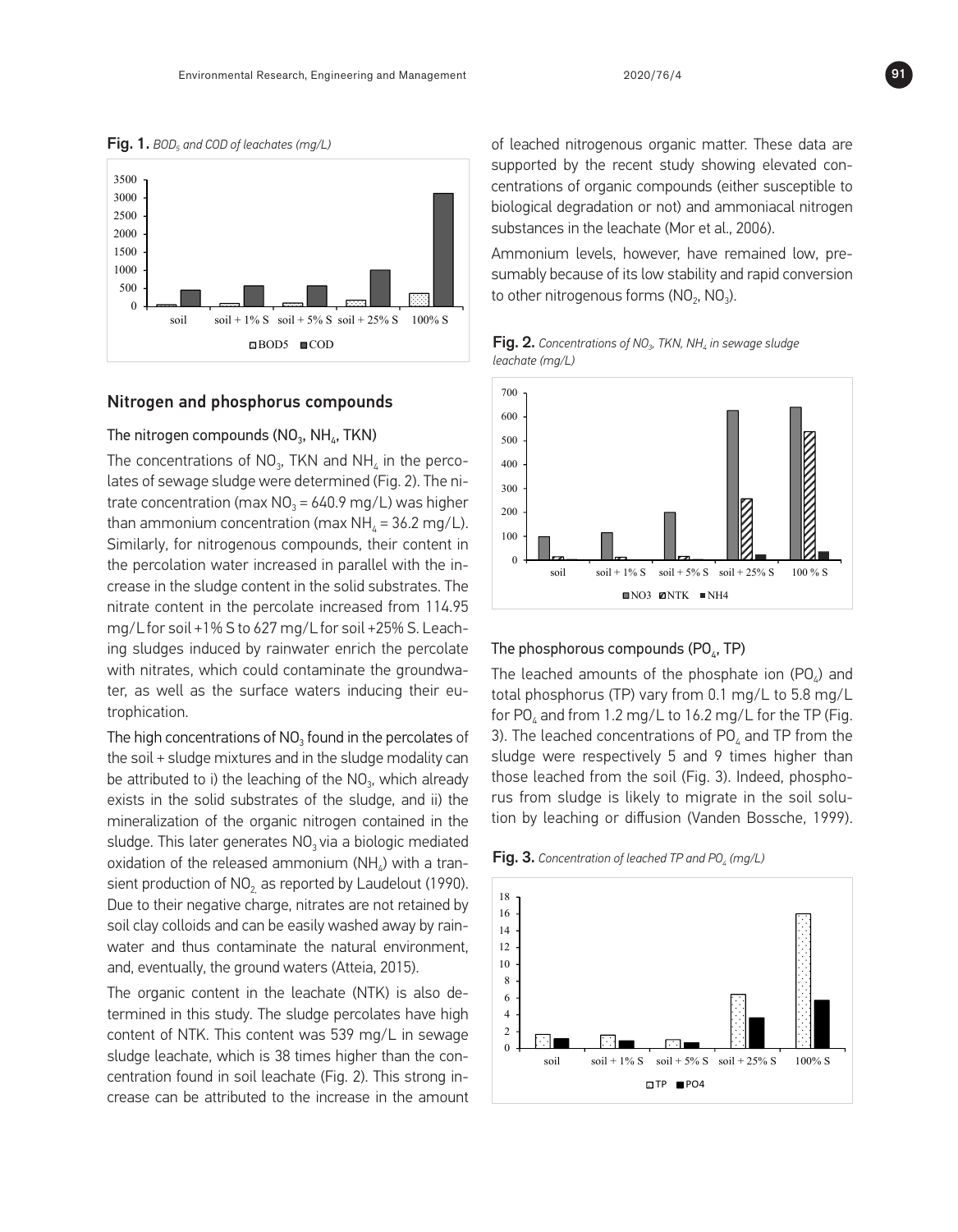Phosphates were the main compounds of TP present in the column effluents, as reported by Łuczkiewicz (2006). Rain water drains soluble and particulate phosphorus from soil or sludge. Despite the high rate of  $\overline{\text{PO}}_4$  and TP leached, the amounts are less significant in comparison with the amount of nitrates. These data are consistent with the previous findings indicating that phosphorus is less easily leached than nitrates and ammonium (Lavelle, 2007). The concentrations of the concentrations of the leaders of the leaders of the leader

#### Heavy metals and copper were the most mobilized metals. The most mobilized metals were that mobilized metals. The mobilized metals of  $\alpha$

The results show that the concentrations of heavy met- $Ch$ als found in the leachates of the five studied modalities **pe** the community contracts of the the solution of the person of the soil was mixed with sludge at 25% (Fig. 4). Zinc and copper were the most mobilized metals. These data indicate that the and the heavy metals (Kongress) by the and copper mere sludge may pollute the ground and surface water with cer heavy metals by several folds depending on the amount of the sludge mixed with the soil. Thus, the biodegradation of the supply of the supply of  $\frac{1}{2}$ The results show that the concentratio were markedly high by 2–5 folds when the soil was the most mobilized me  $17$  status solid solid solid solutions, but some of the solution  $\mathbf{r}$  $\overline{a}$  in the sludge model with the solution.

22 metals (Kiekens, 1995; Fjällborg et al., 2005). Cadmium and chromium were the least **Fig. 4.** Concentration of heavy metals in leachate ( $\mu$ g/L) depending  $\frac{1}{2}$ on the percentage of the sludge (S) in the soil



7 2006) by the adsorption mechanism (Swift and McLaren, 30 *Characteristics of the solid substrates of the percolation test*  Because heavy metals mobility in soils is negatively cor- $32001$ , the rul of the plushes as the percolation test percolation of the sludge that the sludge sludge sludge sludge sludge sludge sludge sludge sludge sludge sludge sludge sludge sludge sludge sludge sludge sludge slud al., 2001), the pH of the sludge-soil mix seems enforcing  $\hskip 1.6cm \text{Tp}$ the retention of heavy metals. Therefore, the leachates pH  $_{\rm{0.41}}$  $35$  showed that the assimilation of the assimilation of the assimilation of the nutrients. However, the nutrients. However, the nutrients. However, the nutrients. However, the nutrients. However, the nutrients. However, varies from to 7.6 to 7.98. The high pH (7≤pH ≤ 10) at the  $\qquad$  <sub>res</sub> surface and slightly neutral (6 ≤ pH ≤ 7) at depth seems to  $|_{\text{PV}}$  $\frac{3}{2}$  according to the finding to the finding of other authors (Dridi and Toumisa et al., 2006; Bipfulusa et al., 2006; Bipfulusa et al., 2006; Bipfulusa et al., 2006; Bipfulusa et al., 2006; Bipfulusa et al., 2006; B favour the retention of the heavy metals (Kouame et al., s<sub>olu</sub> related with pH (Robertson and Blowes, 1995; Geohring et 1991; Kouame et al., 2006).

> Several studies have shown that heavy metals from sludge are not completely immobilized within solid soil fractions, but some of these metals can travel into the solution (Camobreco et al., 1996; Richards et al., 1998).

Thus, the biodegradation of sludge contributes to the supply of metals, resulting in greater leaching of heavy metals in the sludge modality. More heavy metals then pass into solution for this modality. Zinc is considered the most mobile and bioavailable among cationic heavy metals (Kiekens, 1995; Fjällborg et al., 2005). Cadmium and chromium were the least mobilized metals. In fact, the sludge would play a retention role for Cd and Cr. These metals could then be immobilized within stable organometallic complexes.  $\overline{\phantom{a}}$  five studies were mathematically high by  $\overline{\phantom{a}}$ 

### Characteristics of the solid substrates of the percolation test

At t0, prior to the run of the percolation test, it was noted that the addition of the sludge to the soil with percentages of 1 to 25% did not affect all the pH, which remained almost constant (Table 3). Indeed, the pH values of the modalities were close to neutrality and showed that these modalities favoured the assimilation of the nutrients. However, the electrical conductivity increased in parallel with the increase in the sewage rate, from 291 μS/cm for the soil modality to 4150 mS/cm for the soil + 25% of sludge; similar results were according to the findings of other authors (Dridi and Toumi, 1999; Bipfubusa et al., 2006; Amadou, 2007; Bahri and Annabi, 2011). Total phosphorus,  $PO<sub>4</sub>$  and NH<sub>4</sub> levels were also improved following sludge addition. Spreading of sludge will have a fertilizing effect of the soil and, therefore, would increase the crop yield, promote the growth of herbaceous species in natural environment and ultimately reduce the rate of erosion. 21 for this modality. Zinc is considered the most mobile and bioavailable among cationic heavy

> After one year (t1) since the percolation test installation, the five modalities showed, on the one hand, a decrease in electrical conductivity, which can be explained by the leaching of ions by rain water and decreasing in TP and  $PO<sub>4</sub>$  contents due to the mineralization of the organic matter and the leaching of the latter by rainwater, respectively (Table 3). Furthermore,  $NH_{4}$ , NO<sub>3</sub> and PO<sub>4</sub> levels decreased in soil and in mixtures of 1 to 25% of sludge with soil, due to their dominant leaching. Whereas they increased for the sludge modality due to the mineralization of organic nitrogen into ammonium followed by the nitrification process. However, the  $NO<sub>3</sub>$  level decrease from 1360.95 to 682.06 mg/kg, and from 1482.8 to 863.25 mg/kg, and from 1354.62 to 1069.77 mg/kg, for 0%, 1%, 5%, and 25% of the sludge-soil mixture, respectively.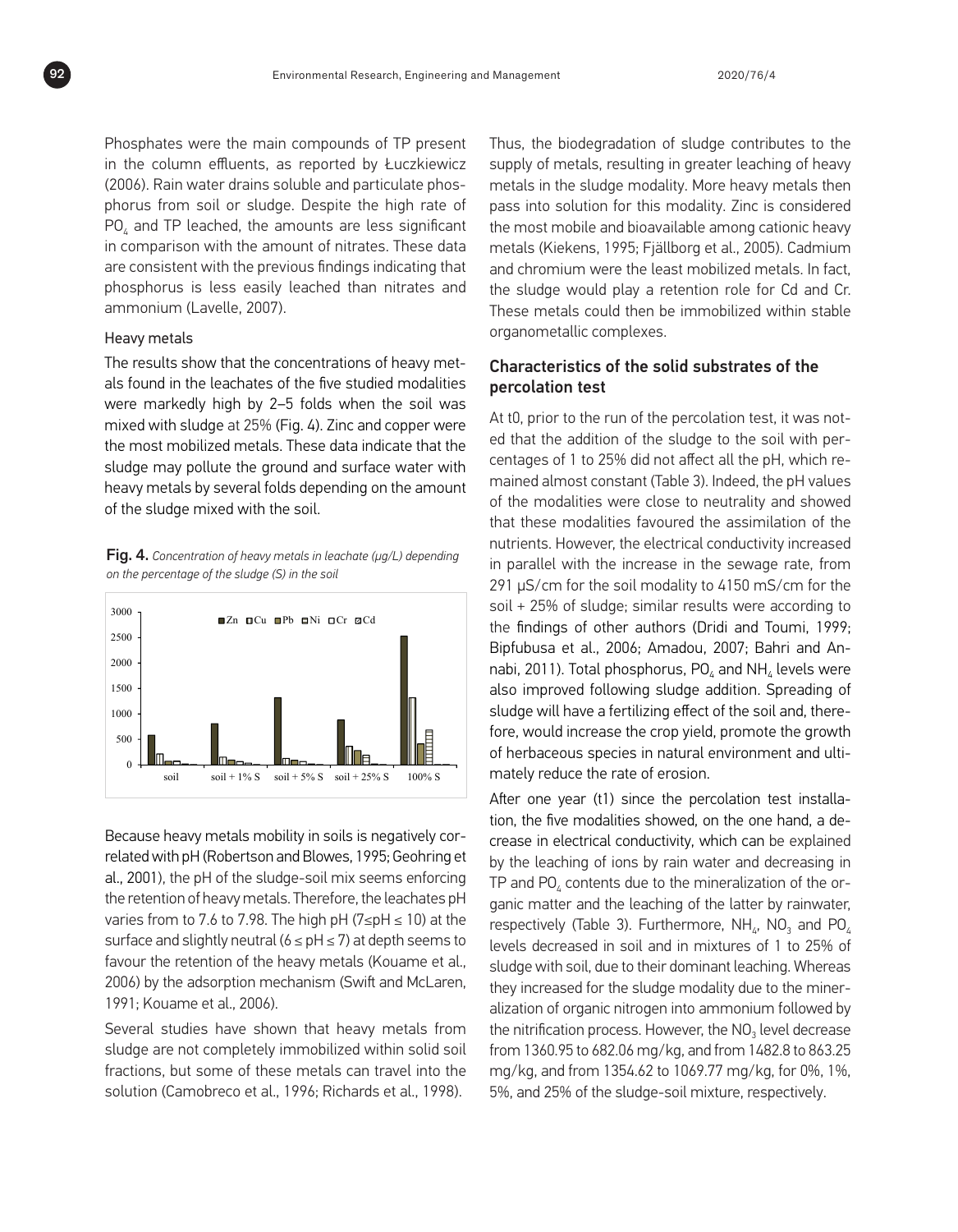|                 |    | pH       | EC <sup>a</sup> | $NO3$ <sub>b</sub> | $NH4$ c   | TP <sup>d</sup> | $PO6$ <sup>e</sup> |
|-----------------|----|----------|-----------------|--------------------|-----------|-----------------|--------------------|
| Soil            | t0 | 7.95     | 291             | 1360.95            | 8.61      | 848.02          | 84.56              |
|                 | t1 | 7.82     | 169             | 682.06             | 5.95      | 376.29          | 82.79              |
|                 | t0 | 7.95     | 334             | 1482.8             | $20.18**$ | 872.18          | 119.29             |
| $Soil + 1% S$   | t1 | 7.92     | 170.4           | 863.25             | 5.1       | 351.83          | 85.77              |
| $Soil + 5% S$   | t0 | 7.83     | $601**$         | 938.42*            | $33.74*$  | 990.56          | 190.56             |
|                 | t1 | 7.75     | 196.6           | 864.05             | 6.63      | 762.55*         | 89.69              |
| Soil + $25\%$ S | t0 | $7.25*$  | $4150***$       | 1354.62            | 38.44**   | 1224.91         | $362.4*$           |
|                 | t1 | 7.52     | 558*            | 1069.77*           | $17.09*$  | 728.42*         | 104.49             |
|                 | t0 | $6.92**$ | 4550**          | $892*$             | 11.25     | 1275.65         | 688.56**           |
| 100% S          | t1 | 6.97     | $3090***$       | 3266.28**          | $64.39**$ | 1069.08*        | $332.2*$           |

Table 3. *Physical and chemical characteristic of solid substrates of percolation test at t0 and t1*

a: µS/cm; b, c, d, e: mg/kg; \*: the difference is considered significant when p < 0.05

 $(*, p < 0.05; **$ ,  $p < 0.01,***$ ,  $p < 0.001$ ) using unpaired Student t test to compare sample

values vs control group – soil alone

# Conclusion

The leaching test carried out in this study provides an explanation of how the rain allows percolation of the most mobile chemical compounds from sewage sludge applied to land. The percentage of the added sludge to soil determines the leaching amount of nitrogen, phosphate, salt compounds and heavy metals, mainly zinc and copper. Undoubtedly, this percolation influences the chemical composition of shallow aquifers, especially when soils are characterized by high water permeability. Hence, together with heavy metals, nutrient compounds should be regarded as limiting factors for sewage sludge land application. Also, the effects of short-term addition of sludge studied in this experiment indicate that this addition has a beneficial fertilizing effect on the soil for

the short term in the absence of significant drain by rain water. Therefore, it is of great interest to expand the use of sludge in non-agricultural environments such as forest soils or degraded soils with the aim of replanting or increasing wood production.

However, in order to protect the quality of ground and surface water, this study provides evidence of deleterious effects of WTP-sludge on soil and water quality, as well as a strong rational for the necessity of a careful monitoring, management and storage of sludge produced by sewage treatment plants. Regulatory measures for setting the conditions and technical requirements have to be implemented to ensure the protection of environment and population's health.

# References

Amadou H. (2007) Modélisation du séchage solaire sous serre des boues de stations d'épuration urbaines, Thèse doctorat, Université de louis pasteur-Strasbourg1. Available at: https:// publication-theses.unistra.fr/public/theses\_doctorat/2007/ AMADOU\_Haoua\_2007.pdf

Arisily T.A.A. and Hajji A. (2020) Technologie de séchage solaire des boues des stations d'épuration des eaux usées et son impact sur la gestion des boues au Maroc. Revue Marocaine des Sciences Agronomiques et Vétérinaires 8(1): 57-66.

Atteia O. (2005) Chimie et pollutions des eaux souterraines, Paris, France: TEC et DOC Lavoisier.

Bahri H. and Annabi M. (2011) Effet des boues urbaines sur la mouillabilité et la stabilité structurale d'un sol cultivé. Étude et Gestion des Sols 18(3): 7-15.

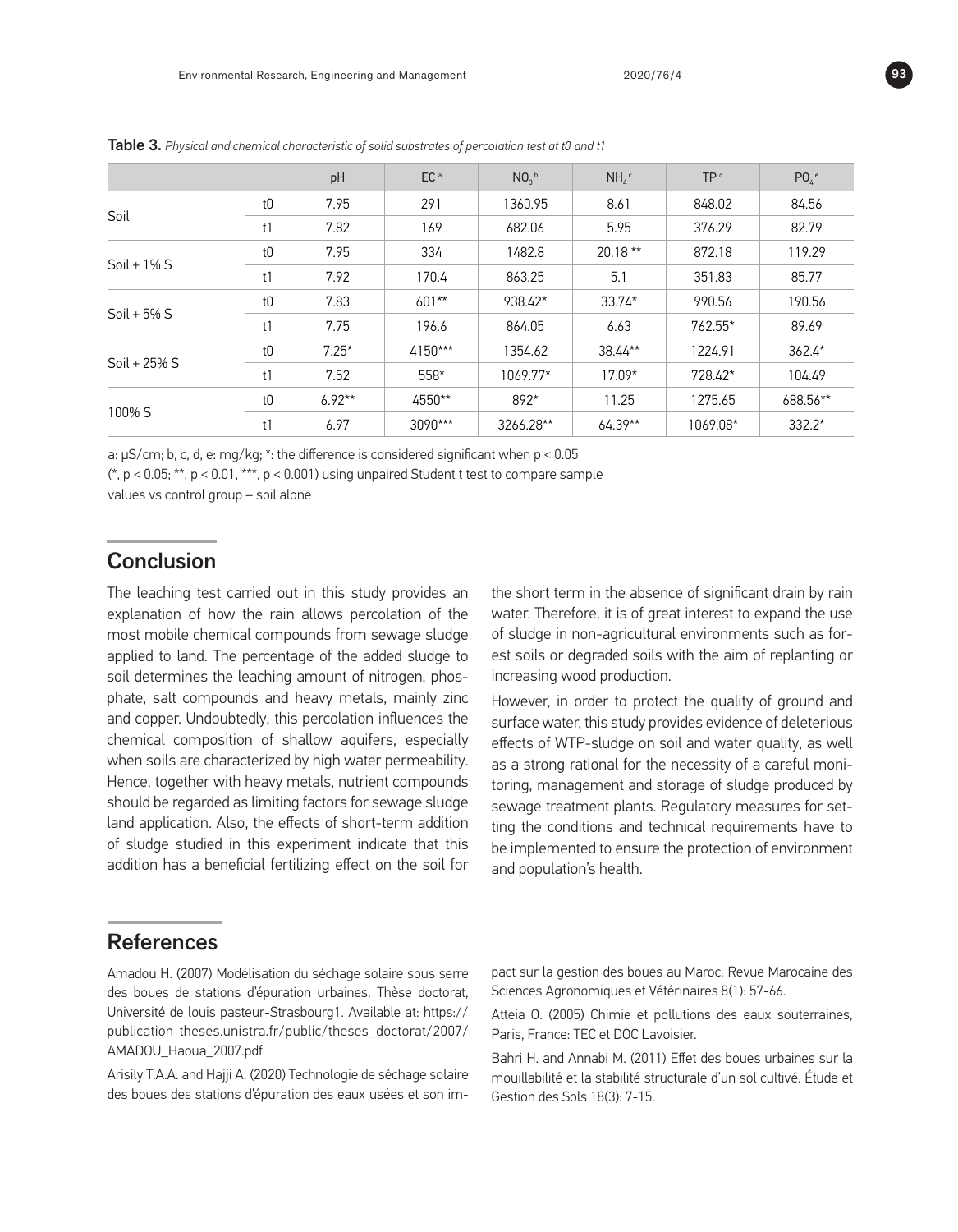Bhalla B., Saini M.S. and Jha M.K. (2013) Effect of age and seasonal variations on leachate characteristics of municipal solid waste landfill. International Journal of Research in Engi-neering and Technology 2(6): 732-745.

Bipfubusa M., N'Dayegamiye A. and Antoun H. (2006) Evaluation des effets des boues mixtes fraiches et de leurs composts sur les rendements des cultures et leur nutrition minérale. Agrosols 17(1): 65-72.

Bourg A.C.M. and Loch J.P.G. (1995) Mobilization of heavy metals as affected by pH and redox conditions. In: Salomons W. and Stigliani WM. (1995) Biogeodynamics of Pollutants in Soils and Sediments: Risk Assessment of Delayed and Non-linear Responses, Springer. [https://doi.org/10.1007/978-3-642-79418-6\\_4](https://doi.org/10.1007/978-3-642-79418-6_4)

Camobreco V.J., Richards B.K., Steenhuis T.S., Peverly J.H. and Mcbride M.B. (1996) Movement of heavy metals through undisturbed and homogenized soil columns. Soil Science 161(11): 740-750. <https://doi.org/10.1097/00010694-199611000-00003>

Cesar R., Silva M., Colonese J., Bidone E., Egler S., Castilhos Z. and Polivanov H. (2012) Influence of the properties of tropical soils in the toxicity and bioavailability of heavy metals in sewage sludge-amended lands. Environmental Earth Science 66: 2281- 2292.<https://doi.org/10.1007/s12665-011-1449-2>

Chaudri AM., Allin MG., Barbosa-Jefferson VL., Nicholsson FA., Chambers BJ. and Mcgrath SP. (2000) A study of the impacts of Zn and Cu on two rhizobial species in soils of a longterm field experiment. Plant and soil 221: 167-79. [https://doi.](https://doi.org/10.1023/A:1004735705492) [org/10.1023/A:1004735705492](https://doi.org/10.1023/A:1004735705492)

Christensen T.H., Kjeldsen P., Bjerg P.L., Jensen D.L., Christensen J.B., Baun A., Albrechtsen H-J. and Heron G. (2001) Biogeochemistry of landfill leachate plumes. Applied Geochemistry 16: 659-718. [https://doi.org/10.1016/S0883-2927\(00\)00082-2](https://doi.org/10.1016/S0883-2927(00)00082-2)

Dewil R., Baeyens J, Roels J. and Van De Steene B. (2008) Distribution of Sulphur Compounds in Sewage Sludge Treatment. Environmental Engineering Science 25 (6): 879-886. [https://](https://doi.org/10.1089/ees.2007.0143) [doi.org/10.1089/ees.2007.0143](https://doi.org/10.1089/ees.2007.0143)

Dong Y., Lu H., Li J. and Wang C. (2015) The Leachate Release and Microstructure of the Sewage Sludge under the Anaerobic Fermentation. Journal of Chemistry 2015: 9 pages. [https://doi.](https://doi.org/10.1155/2015/901021) [org/10.1155/2015/901021](https://doi.org/10.1155/2015/901021)

Dounavis A., Koumalas A., Barampouti E.M. and Mai S. (2019) Leachates from Landfill Sites in Thessaloniki, Greece: Effect of Aging. Environmental Research, Engineering and Management 75(4): 30-39. <https://doi.org/10.5755/j01.erem.75.4.23073>

Dridi B. and Toumi C. (1999) Influence d'amendements organiques et d'apport de boues sur les propriétés d'un sol cultivé. Etude et gestion des sols 1(6): 7-14.

EPA-ROC (1994) The standard Methods for determination of heavy metals in soils and plants, National institute of environmental Analysis of EPA-ROC, Taipei, Taiwan, ROC.

FJällborg B., Ahlberg G., Nilsson E. and Dave G. (2005) Identification of metal toxicity in sewage sludge leachate. Environment International 31: 25-31. [https://doi.org/10.1016/j.en](https://doi.org/10.1016/j.envint.2004.06.004)[vint.2004.06.004](https://doi.org/10.1016/j.envint.2004.06.004)

Fuentes A., Loréns M., Sáez J., Aguilar M.I., Ortuño J.F. and Meseguer V.F. (2004) Phytotoxicity and heavy metals speciation of stabilised sewage sludge. Journal of Hazardous Materials 108: 161-169.<https://doi.org/10.1016/j.jhazmat.2004.02.014>

Geohring L.D., McHugh O.V., Walter M.T., Steenhuis T.S., Akhatar M.S. and Walter M.F. (2001) Phosphorus transport into subsurface drains by macrospores after manure applications: Implications for best manure management practices. Soil Science 166(12): 896-909. [https://doi.org/10.1097/00010694-](https://doi.org/10.1097/00010694-200112000-00004) [200112000-00004](https://doi.org/10.1097/00010694-200112000-00004)

Gigliotti G., Giusquiani P.L. and Businelli D. (2001) A long-term chemical and infrared spectroscopy study on a soil amended with municipal sewage sludge. Agronomie 21: 169-178. <https://doi.org/10.1051/agro:2001115>

Gutenmann W.H., Rutzke M., Kuntz H.T. and Lisk D.J. (1994) Elements and polychlorinated biphenyls in sewage sludges of large cities in the United States. Chemosphere 28: 725-728. [https://doi.org/10.1016/0045-6535\(94\)90225-9](https://doi.org/10.1016/0045-6535(94)90225-9)

Keller C., Mcgrath S.P. and Dunham S.J. (2002) Trace metal leaching through a soil grassland system after sewage sludge application. Journal of Environmental Quality 31: 1550-1560.

Keeney D.R. and Nelson D.W. (1982) Nitrogen-inorganic forms. In: Methods of soil analysis, Part 2. Chemical and Microbiological Properties, USA: Page A.L, pp 643-700. [https://doi.](https://doi.org/10.2134/agronmonogr9.2.2ed.c33) [org/10.2134/agronmonogr9.2.2ed.c33](https://doi.org/10.2134/agronmonogr9.2.2ed.c33)

Kiekens L. (1995) Zinc. In: Heavy Metals in Soils, London, UK: Blackie Academic & Professional, pp 284-305. [https://doi.](https://doi.org/10.1007/978-94-011-1344-1_13) [org/10.1007/978-94-011-1344-1\\_13](https://doi.org/10.1007/978-94-011-1344-1_13)

Kominko H., Gorazda K. and Wzorek Z. (2017) The possibility of organo-mineral fertilizer production from sewage sludge. Waste and Biomass Valorization 8 (5): 1781-1791. [https://doi.](https://doi.org/10.1007/s12649-016-9805-9) [org/10.1007/s12649-016-9805-9](https://doi.org/10.1007/s12649-016-9805-9)

Kouame I. K., Gone D. L., Savane I., Kouassi E. A., Koffi K., Goula B.T.A. and Diallo M. (2006) Mobilité relative des métaux lourds issus de la décharge d'Akouédo et risque de contamination de la nappe du Continental Terminal (Abidjan - Côte d'Ivoire). Afrique Science 02(1): 39-56.

Lambkin D., Nortcliff S. and White T. (2004) The importance of precision in sampling sludges, biowastes and treated soils in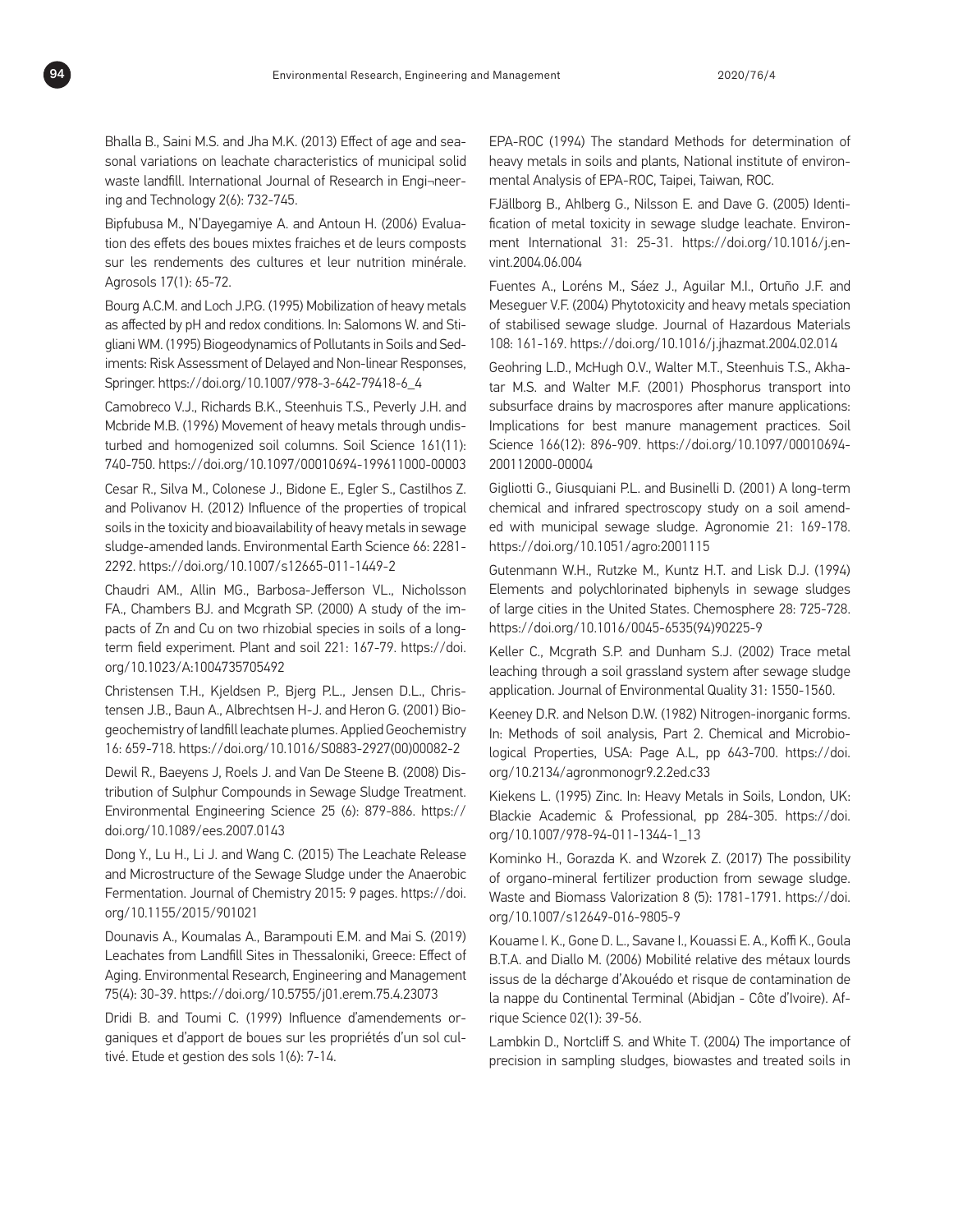a regulatory framework. Trac-Trends in Analytical Chemistry 23(10-11): 704-715.<https://doi.org/10.1016/j.trac.2004.08.008>

Laudelout H. (1990) Les bases quantitatives de la production et du mouvement des nitrates. In: Proceeding of the International Symposium Nitrates, agriculture, eau, Paris, 7-8 Novembre 1990, pp 139-156.

Lavado RS., Rodriguez M., Alvarez R., Taboada MA. and Zubillaga MS. (2007) Transfer of potentially toxic elements from biosolid-treated soils to maize and wheat crops. Agriculture Ecosystems & Environment 118:312-318. [https://doi.org/10.1016/j.](https://doi.org/10.1016/j.agee.2006.06.001) [agee.2006.06.001](https://doi.org/10.1016/j.agee.2006.06.001)

Lavelle P. (2007) Cycle des principaux nutriments (azote, phosphore et soufre) à l'échelle planétaire. In: Cycles biogéochimiques et écosystèmes continentaux, Rapport sur la science et la technologie N ° 27, EDP Science, France, pp 49-66.

Lee A.H. and Nikraz H. (2014) BOD:COD Ratio as an Indicator for Pollutants Leaching from Landfill. Journal of Clean Energy Technologies 2(3): 263-266. [https://doi.org/10.7763/JOC-](https://doi.org/10.7763/JOCET.2014.V2.137)[ET.2014.V2.137](https://doi.org/10.7763/JOCET.2014.V2.137)

Lehmann J. and Chroth G. S. (2003) Chapter 7. Nutrient leaching. In; Schroth G. and Sinclair F. L. Trees, crops and soil fertility, Oxfordshire, United Kingdom: CAB International, pp 151-166. <https://doi.org/10.1079/9780851995939.0151>

Łuczkiewicz A. (2006) Soil and Groundwater Contamination as a Result of Sewage Sludge Land Application. Polish Journal of Environmental Studies 15(6): 869-876.

Lyazidi R., Hessane M.A., Filali Moutei J., Bahir M. and Ouhamdouch S. (2019) Management of water resource from semiarid area by elaborating database under GIS: case of Gareb-Bouareg aquifer (Rif, Morocco). Arabian Journal of Geosciences 12(11): 1-14. <https://doi.org/10.1007/s12517-019-4513-y>

Martínez F., Cuevas G., Calvo R. and Walter I. (2003) Biowaste effects on soil and native plants in a semiarid ecosystem. Journal of Environmental Quality 32: 472-479. [https://doi.org/10.2134/](https://doi.org/10.2134/jeq2003.4720) [jeq2003.4720](https://doi.org/10.2134/jeq2003.4720)

Mor S., Ravindra K., Dahiya R.P. and Chandra A. (2006) Leach¬ate characterization and assessment of groundwater pollu¬tion near municipal solid waste landfill site. Environmental monitoring and assessment 118(1-3): 435-456.[https://doi.](https://doi.org/10.1007/s10661-006-1505-7) [org/10.1007/s10661-006-1505-7](https://doi.org/10.1007/s10661-006-1505-7)

Mosquera-Losada MR., Munoz-Ferreiro N. and Rigueiro- Rodriguez A. (2010) Agronomic characterisation of different types of sewage sludge: policy implications. Waste Management 30(3): 492-503. <https://doi.org/10.1016/j.wasman.2009.09.021>

Netherlands Enterprise Agency (2018) Business Opportunities report for reuse of wastewater in Morocco. Ministry of foreign affairs. Available at: https://www.rvo.nl/sites/default/files/2018/06/ Business-opportunities-report-for-reuse-of-wastewater-in-morocco.pdf.

Olsen S.R. and Sommers L.E. (1982) Phosphorus. In: Miller R.H., Keeney D.R. Eds, Methods of soil analysis, Part 2, Agronomy Monograph 9, American Society of Agronomy. Madison, Wisconsin, USA: Page A.L., pp 403-430. [https://doi.org/10.2134/](https://doi.org/10.2134/agronmonogr9.2.2ed.c24) [agronmonogr9.2.2ed.c24](https://doi.org/10.2134/agronmonogr9.2.2ed.c24)

Quasim S. R. and Chiang W. (1994) Sanitary Landfill Leachate: Generation, Control, and Treatment, Lancaster, Pennsylvania, USA: Technomic Publishing Co. Inc.

Richards B.K., Steenhuis T.S., Peverly J.H. and MC Bride M.B. (1998) Metal mobility at an old, heavily loaded sludge application site. Environmental pollution 99: 365-377. [https://doi.](https://doi.org/10.1016/S0269-7491(98)00011-6) [org/10.1016/S0269-7491\(98\)00011-6](https://doi.org/10.1016/S0269-7491(98)00011-6)

Robertson W.D. and Blowes D.W. (1995) Major Ion and Trace Metal Geochemistry of an Acidic Septic System Plume in Silt. Ground Water 33(2): 275-283. [https://doi.org/10.1111/j.1745-6584.1995.](https://doi.org/10.1111/j.1745-6584.1995.tb00282.x) [tb00282.x](https://doi.org/10.1111/j.1745-6584.1995.tb00282.x)

Robinson H.D. and Lucas J.L. (1985) Leachate attenuation in the unsaturated zone beneath landfills: instrumentation and monitoring of a site in southern England. Water Sciences Technology 17: 477-492.<https://doi.org/10.2166/wst.1985.0153>

Rodier J. (1984) L'analyse de l'eau (eaux naturelles, eaux résiduaires, eau de mer), Paris, France : Dunod Edition.

Self-Davis M.L., Moore P.A. and Joern B.C. (2000) Determination of water-and/or dilute salt-extractable phosphorus. In: Methods of phosphorus analysis for soils, sediments, residuals, and waters, Southern Cooperative Series Bulletin 396: 22-26.

Sommers L.E., Tabatabai M.A. and Nelson D.W. (1977) Forms of sulphur in sewage sludge. Journal of Environmental Quality 6: 42- 46. <https://doi.org/10.2134/jeq1977.00472425000600010011x>

Sort X. and Alcañiz J. M. (1999) Effects of sewage sludge amendment on soil aggregation. Land Degradation and Development 10(3): 3-12. [https://doi.org/10.1002/\(SICI\)1099-](https://doi.org/10.1002/(SICI)1099-145X(199901/02)10:1%3C3::AID-LDR305%3E3.0.CO;2-0) [145X\(199901/02\)10:1<3::AID-LDR305>3.0.CO;2-0](https://doi.org/10.1002/(SICI)1099-145X(199901/02)10:1%3C3::AID-LDR305%3E3.0.CO;2-0)

SWANA (1997) Leachate Generation, Collection and Treatment at Municipal Solid Waste Disposal Facilities. Publication No. GR-D 0535, Solid Waste Association of North America, Silver Springs, Maryland.

Swift R. and McLaren R. (1991) Micronutrient adsorption by soils and soil colloids. In: Bolt G.H., Boodt M.F., Hayes M.H.B. and Mcbride M.B. Interactions at the soil colloid-soil solution interface, Dordrecht: Kluwer Academic Publications, pp 257-292. [https://doi.org/10.1007/978-94-017-1909-4\\_9](https://doi.org/10.1007/978-94-017-1909-4_9)

Tardat -Henry M. and Beaudry J-P. (1992) Chimie des eaux, Quebec, Canada : Les éditions Le Griffon d'argile.